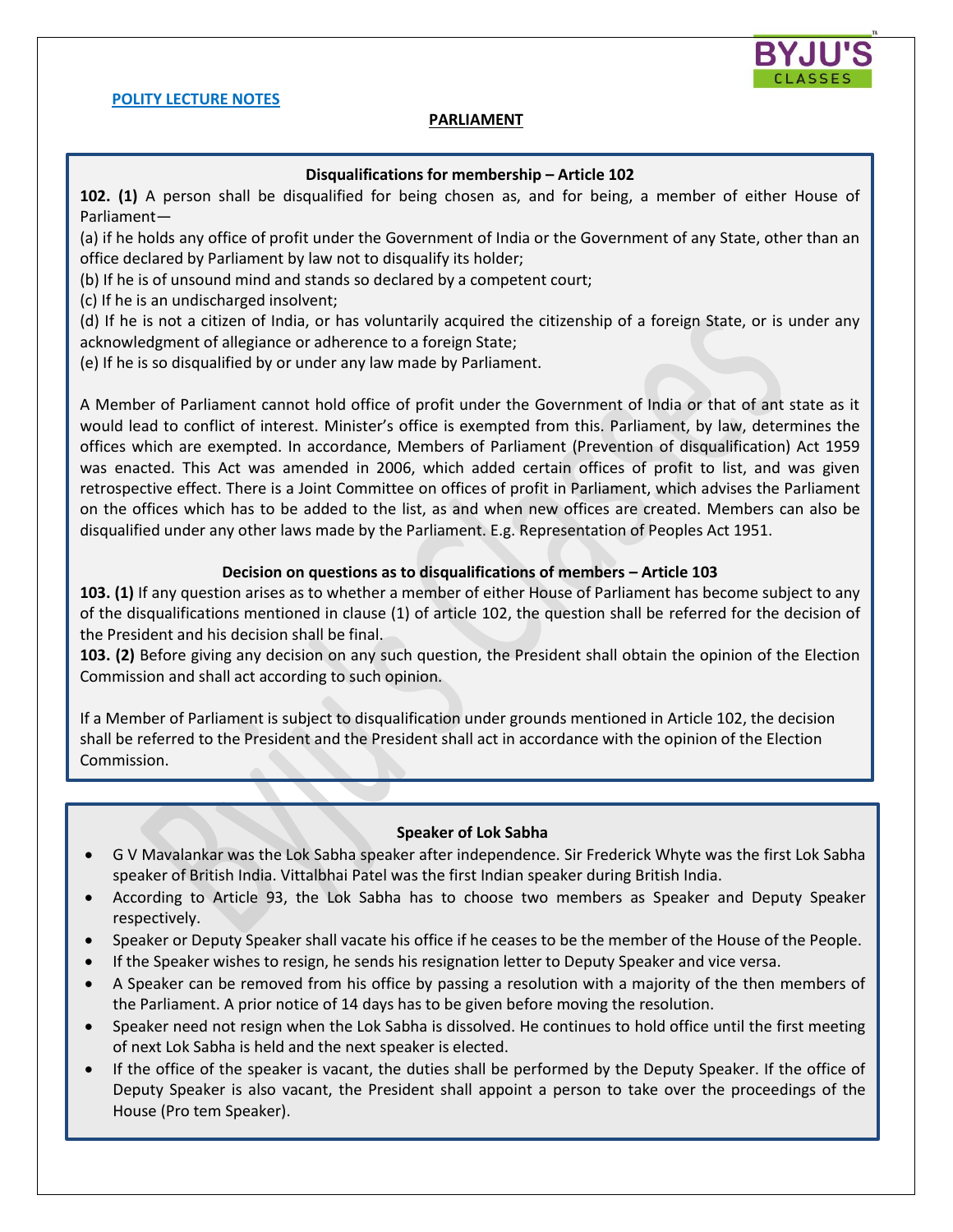# **Powers of Lok Sabha speaker**

- He presides over the meeting of Lok Sabha.
- He has the final power to maintain order in the House and also to interpret the rules of procedure.
- Speaker decides whether a bill is money bill or not (available only to Lok Sabha speaker).
- He presides over the joint sitting of both the Houses of the Parliament.
- Speaker cannot vote in the first instance. If there is a tie in the first instance, then the speaker is allowed to vote to break the deadlock. This is called Casting Vote.
- During the removal procedure of the speaker, he is allowed to vote in the first instance.
- Speaker has the power to disqualify any member of the house, if the member is held guilty of any wrong doings.
- Speaker has the right to nominate members for certain committees of the Parliament.
- It is the speaker who decides who shall hold the floor (speak in the house).
- Speaker decides which points of order are accepted and rejected.

## **Position of Chairperson of Rajya Sabha**

- Article 63 creates the Position of Vice President of India.
- Vice President is the exofficio chairperson of Rajya Sabha, according to article 63.
- The tenure of Members of Rajya Sabha is 6 years whereas the tenure of chairperson of Rajya Sabha is 5 years.
- If the Vice President is discharging duties of the President, he shall not officiate as the chairperson of Rajya Sabha.
- Deputy Chairperson is elected from amongst the members of Rajya Sabha.

# **Vacancy in the seat of a Member of Parliament in both Houses**

- Vacancy can occur on account of death, resignation, disqualification.
- If the MP is not present in the proceedings of the house for a period of 60 days or more, without the permission of the house, MP can be disqualified.
- Dual Membership MP is not allowed to hold membership of more than one house simultaneously. He is also not allowed to hold more than one seat in the same house.

# **Legislative Procedures in the Parliament**

- Legislative Procedures are the procedures through which bills become laws.
- Types of bills introduced in the Parliament
	- $\checkmark$  Ordinary bills
	- $\sqrt{ }$  Money bills
	- $\checkmark$  Financial bills Class I and Class II Financial bills
	- $\checkmark$  Constitution Amendment bills
	- $\checkmark$  Private Member's bill
- If a minister wants to introduce a bill, a notice of not more than 7 days is required to be given.
- A longer notice period is required for a Private Member's bill.
- Any bill introduced in the Parliament has to go through 3 stages ( Reading of the bills)
	- **First Reading - Introduction of the bill**
		- o Bill may be referred to a select committee
		- o Bill may be referred to Joint Committee of both Houses of the Parliament
		- o Bill may be circulated or eliciting public opinion
		- o Bill may be taken for consideration
	- **Generally in the first reading, fundamentals of the bills are discussed.**
- **Second Reading ends after the house considers the bill on a clause-by-clause basis (in detail).**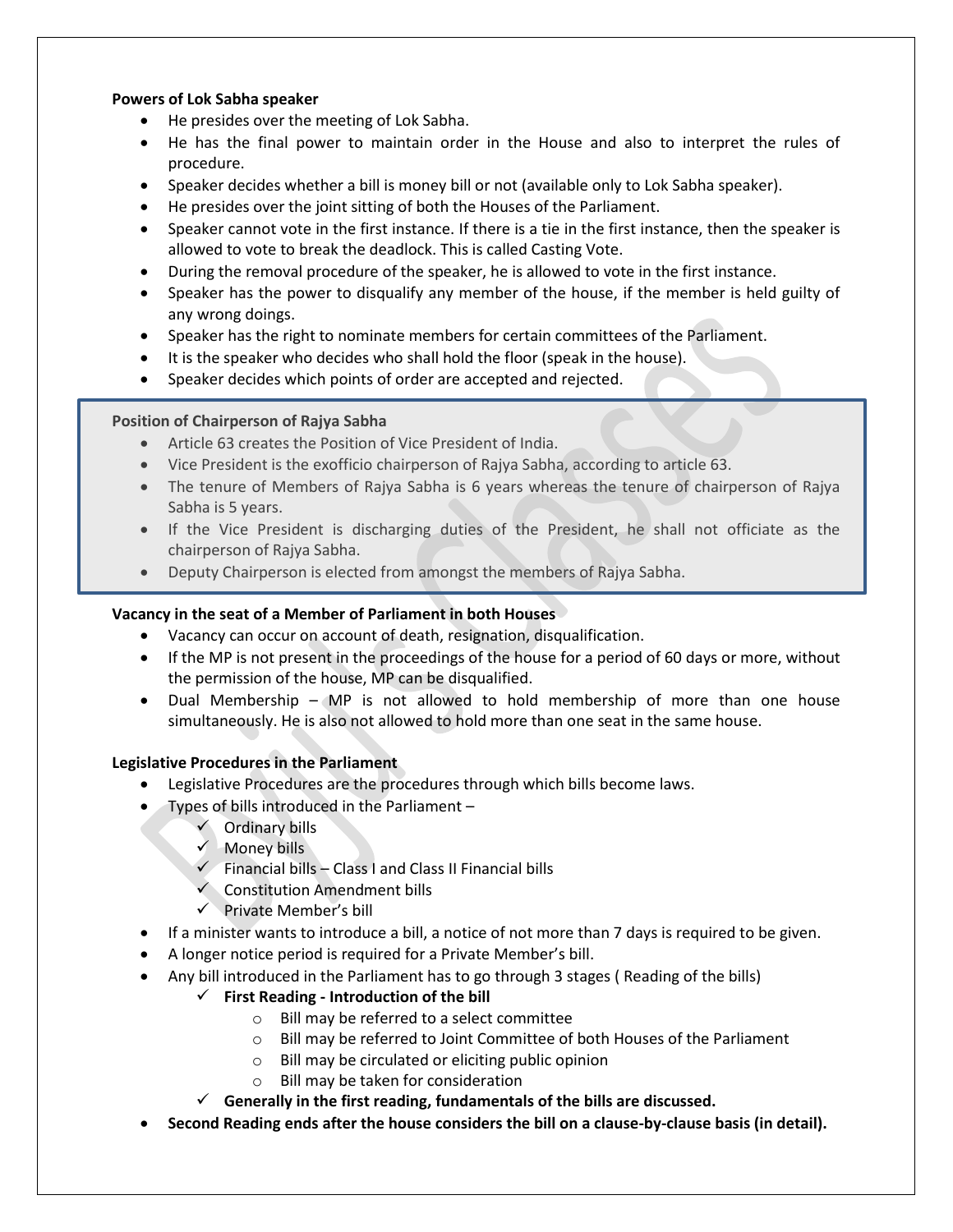- **In the third Reading, the concerned MP will request the house (move a motion) to pass the bill.**
- After the bill is passed in one house ( for e.g. Lok Sabha) the other house ( Rajya Sabha) can
	- $\checkmark$  Accept the bill and pass it to the President for assent.
	- $\checkmark$  It can completely reject it or pass it with amendments.
	- $\checkmark$  It might not do anything for a period of 6 months.
- If there is a deadlock, a joint sitting will be called by the President to resolve the deadlock.

## **Money Bill**

- Article 110 and 199 describe what constitutes a money bill of Central and State Legislatures.
- On money bills, Rajya Sabha does not have much power.
- A money bill can be introduced only in Lok Sabha.
- Sanction of the President is required before the introduction of money bill.
- Rajya Sabha has the power to delay the passage of the money bill by at most 14 days.
- Rajya Sabha can offer suggestions and advice but it cannot amend the bill.

## **Financial Bill**

- A bill that deals with certain matters, alongside the matters present in Article 110 or 199.
- All money bills are financial bills but all financial bills are not money bills.
- Special Provisions of Financial Bill Class I
	- $\checkmark$  Can be introduced only in Lok Sabha
	- $\checkmark$  Can be introduced only with the prior consent of the President.
	- $\checkmark$  Rajya Sabha has equal powers as the Lok Sabha on this bill
- Special Provisions of Financial bill Class II
	- $\checkmark$  They involve with some expenditure of money
	- $\checkmark$  They can be introduced in both the houses.
	- $\checkmark$  President's consent is required before the bill is taken up for consideration (2nd Reading begins).

# **Budget – Annual Financial Statement**

- Article 112 and 202 of the Indian Constitution deals with the Annual Financial Statement of the Centre and State respectively. According to Article 112, either the President has to present the budget or ask one of his ministers to present it. By convention, it is the Finance Minister who presents the budget.
- No expenditure can be incurred without the approval of the parliament.
- Most of the expenditures are voted by the Parliament. There are certain expenditures on which voting does not take place exclusively. Such expenditures are referred to as expenditures charged on the Consolidated Fund of India.
- Charged expenditures on the Consolidated Fund of India
	- $\checkmark$  the emoluments and allowances of the president and other expenditure relating to his office
	- $\checkmark$  salaries and allowances of the Chairman and the Deputy Chairman of the Council of States and the Speaker and the Deputy Speaker of the House of the People
	- $\checkmark$  Debt charges
	- $\checkmark$  Salaries, allowances and pensions payable to or in respect of the Judges of Supreme **Court**
	- $\checkmark$  Salary, allowance and pension of CAG
	- $\checkmark$  Sums required to satisfy any judgment, decree or award of any court or arbitral tribunal